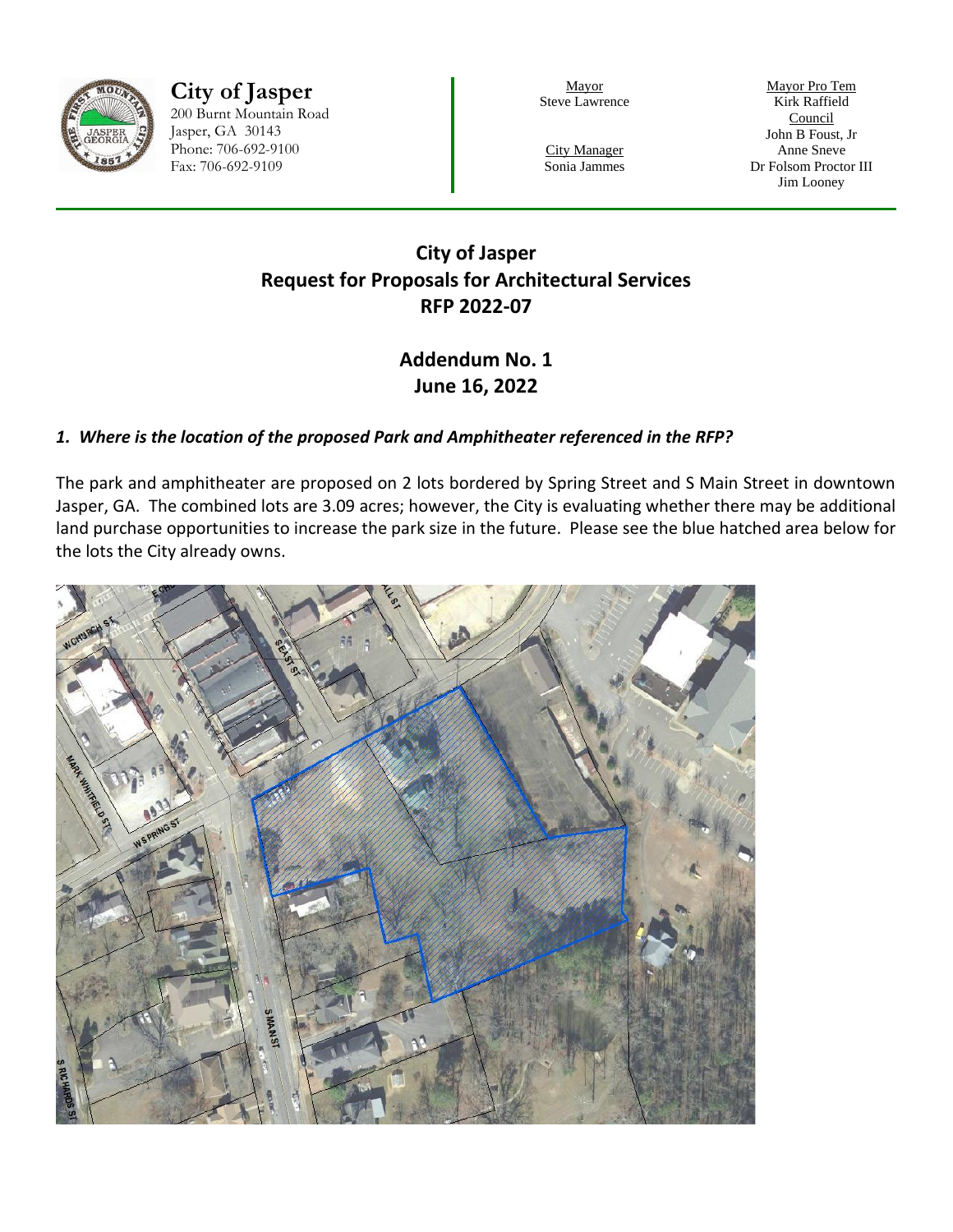Addendum No. 1 RFP 2022-07 June 16, 2022 Page 2 of 3

#### *2. Does the City have any preliminary estimates, costs or budget for this project?*

The City does not have any preliminary numbers for this project; we only know that we will be pursuing federal funding as indicated in the RFP. The City has designated some of our 2020 SPLOST funding towards this project to be used for matching funds.

### *3. The scope outlined in the RFP mentions "surveying". Typically, a survey of the existing conditions would be done by a third-party firm hired by the owner. This document is typically provided to the architect/engineer at the beginning of the project. Is the intent for the fee for the survey of the existing site to be included in the RFP response or will it be provided by the owner?*

The intent is for the fee for any survey work needed to be included in the RFP response. The City may be able to provide the survey work performed when the property was purchased; however, we recommend including the fees for survey work in the RFP to ensure all bases are covered.

# *4. The scope outlined in the RFP mentions "field staking." Field staking would be a scope of work typically provided by the General Contractor during the construction phase of the project. The architect and engineer would typically review the stakes once in place. This scope of work would be included under Construction Administration services. Please clarify the intent behind the request for "field staking."*

The City understands that the General Contractor would be responsible for any field staking during construction phases under the direction of Architect/Engineer. We acknowledge that this would be work (fees) included under Construction Administration services.

### *5. The RFP scope lists the following in the scope of work: "Ensuring all labor laws are followed by Contractors as required for Federally Assisted Projects." Typically, the General Contractor, not the Architect, would be responsible for ensuring that his team and his subcontractors followed the labor laws and would be responsible for submitting the required forms. Please clarify the intent behind this scope of work request.*

The City acknowledges that the General Contractor is typically responsible for meeting labor law requirements; however, we see this as part of the oversight the Architectural/Engineering firm would provide as a part of the Construction Administration services. We highly recommend that all respondents familiarize themselves with the requirements associated with Federally funded projects.

# *6. The RFP scope lists the following in the scope of work: "Conducting final inspection and testing." Under the Construction Administration services, the Architect will perform regular site visits to review the construction progress and will perform a final punch walk with the owner and General Contractor. However, code-required testing and inspections would be done by a third-party reviewer unaffiliated with the project team. Costs for these tests and reports are typically included in the construction budget. Please clarify the intent behind this scope of work request.*

The City acknowledges that the General Contractor is responsible for coordinating all required inspections and testing as a part of construction. We are looking for the fees that your Architectural/Engineering firm would charge for the oversight of the work as a part of the Construction Administration services.